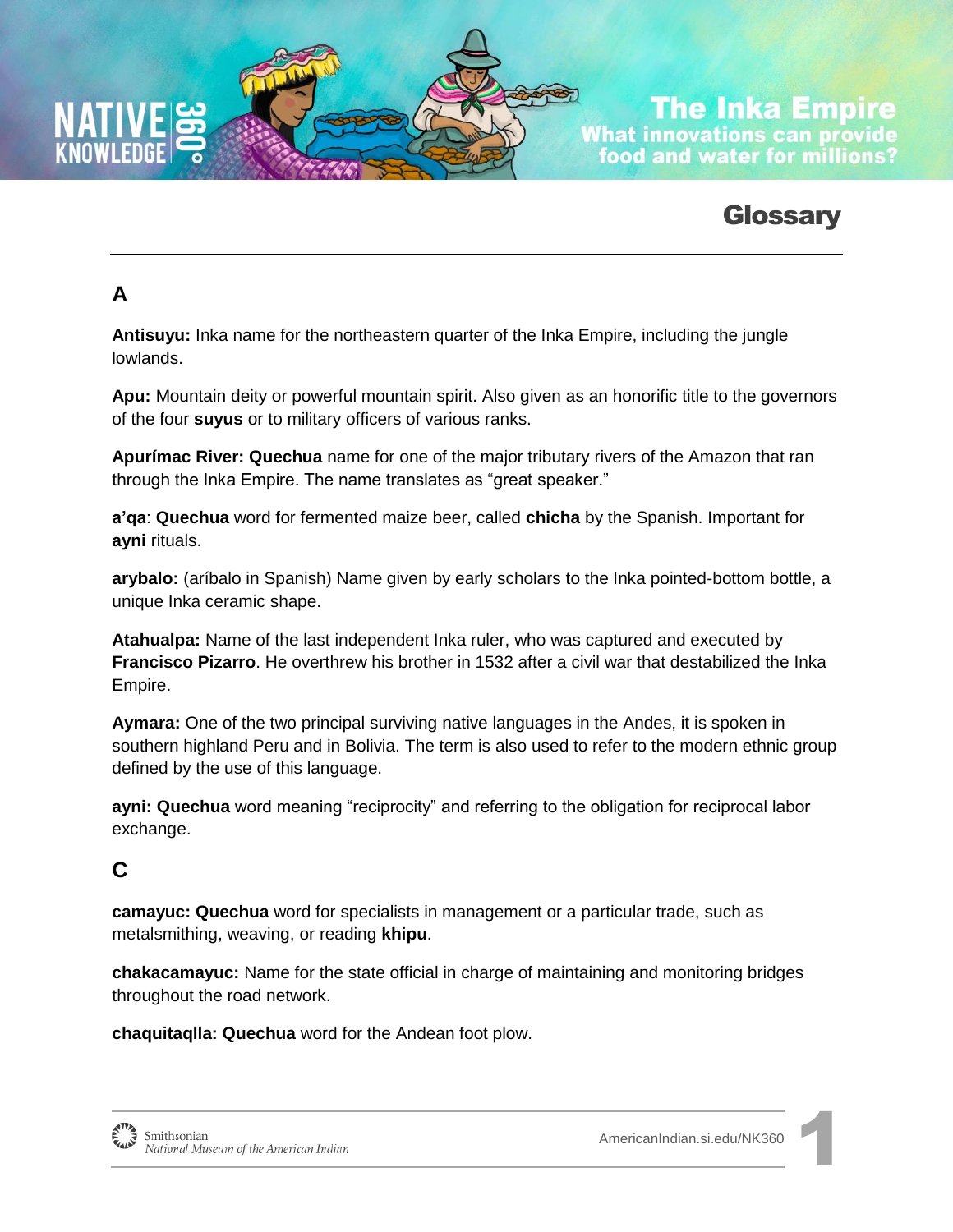

**charki**: **Quechua** word for freeze-dried meat. The English term for jerky or jerked meat derives from this term.

**chaski:** A runner who carried messages, **khipu**, or goods along the **Qhapaq Ñan** in a relay system.

**chaskiwasi:** The posts where **chaski** waited to receive messages in the relay system.

**Chavín:** Archaeological culture named for the site of Chavín de Huantar in the north-central highlands of Peru. They were one of the Inka ancestor cultures.

#### **chicha**: See **a'qa.**

**Chimú:** The name of the ethnic group controlling the Kingdom of Chimor and one of the Inka ancestor cultures.

**Chinchaysuyu:** Inka name for one of the four quarters of their empire; located to the north of Cusco.

**chuñu:** Freeze-dried potatoes.

**coca:** The plant whose leaves are chewed by Andean peoples and used in fighting fatigue, in healing, and in most rituals and sacrifices.

**Collasuyu**: Inka name for one of the four quarters of their empire; located to the southeast of Cusco.

**colca: Quechua** word for granary or storage structure; an important infrastructural component of the Inka redistribution system.

**Colca Constellation: Quechua** name for the Pleiades constellation.

**Contisuyu:** Inka name for one of the four quarters of their empire; located to the southwest of Cusco.

**coya**: **Quechua** word for queen or daughter of the Inka king and queen.

**Cusco:** Capital of the Inka Empire.

**cuy: Quechua** term for guinea pig.

#### **F**

**freeze-drying:** A dehydration process typically used to preserve a perishable food or make it more convenient for transport. Freeze-drying works by freezing the material and then allowing



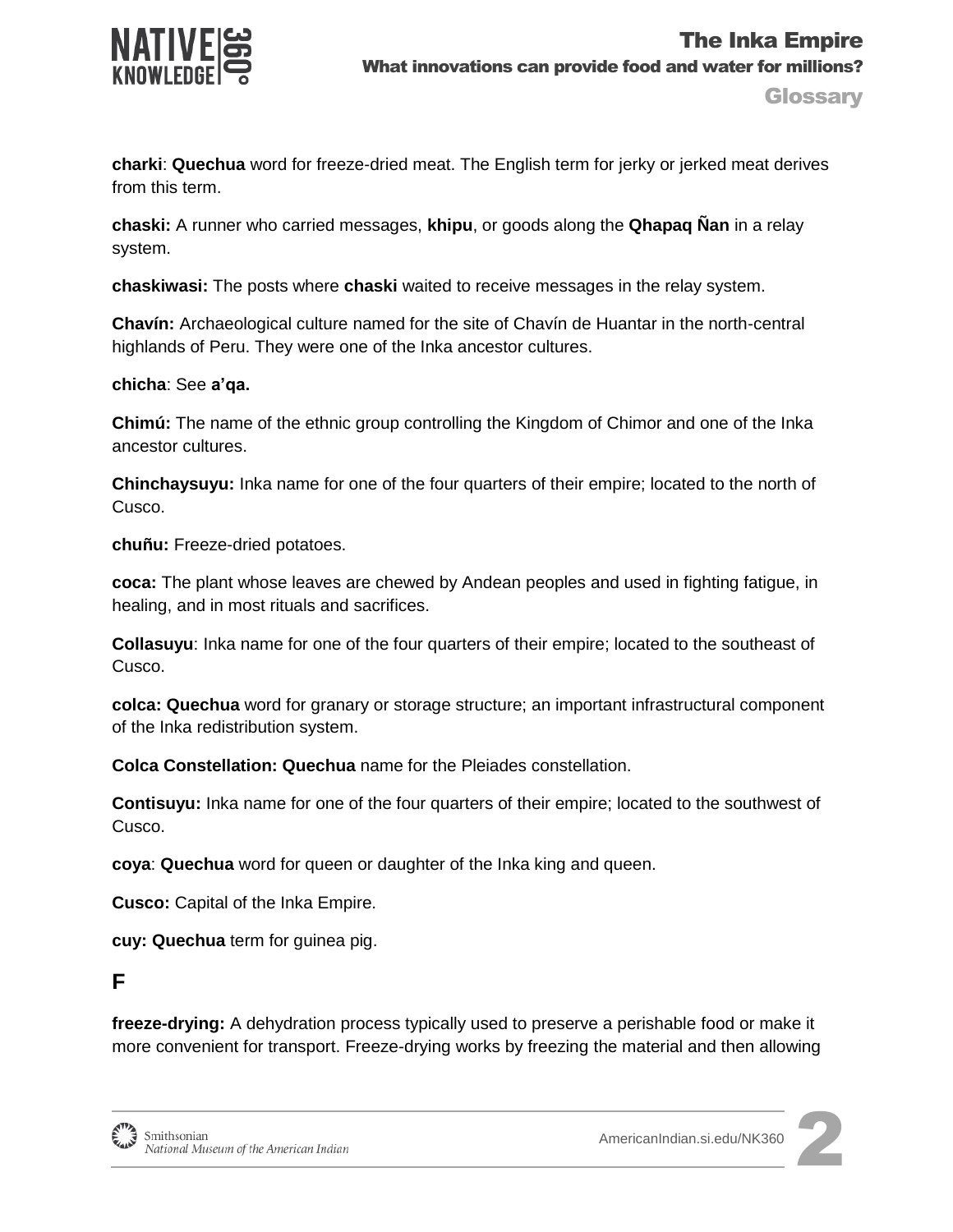

the frozen water in the material to go directly from the solid phase to the gas phase, a process that can take place at high altitudes where the atmospheric pressure is low.

## **G**

**Guaman Poma de Ayala, Felipe:** Native Peruvian author who wrote an illustrated letter to the King of Spain complaining of maltreatment of the Indians in the early colonial periods. His illustrations include images of the Inka dynasty and various activities that occurred under Inka rule.

### **H**

**Hiram Bingham:** An American academic and explorer. He made public the existence of **Machu Picchu** in 1911 with the guidance of local indigenous farmers.

#### **I**

**ichu:** A type of grass used to build roofs and cables for bridges, such as the famous Inka suspension bridges.

**Inti:** The sun, who was the special patron deity of the Inka.

**Intihuatana:** Carved stone located at **Machu Picchu** that was used for solar observations. It is sometimes called "the hitching post of the sun." Intihuatana are typically found at ritual areas of Inka ancestral sites.

**Inti Raymi:** Inka festival of the winter solstice that continues to be celebrated today.

### **K**

**kallanka: Quechua** term for the large, enclosed halls built by the Inka.

**khipu:** Recording device and writing system that used knots on colored strings.

**khipucamayuc**: **Quechua** name for a **khipu** specialist and state official who makes and reads **khipu**.

### **L**

**Lake Titicaca:** Name of the large high-altitude lake on the modern border between Peru and Bolivia. Site of the origin of the Inka creator god, **Wiracocha**, and the emergence of the first Inka couple, **Manco Capac** and **Mama Ocllo,** according to one of the Inka origin stories.

**llama:** A domesticated South American camelid widely used as a source of meat and a pack animal by Andean people.

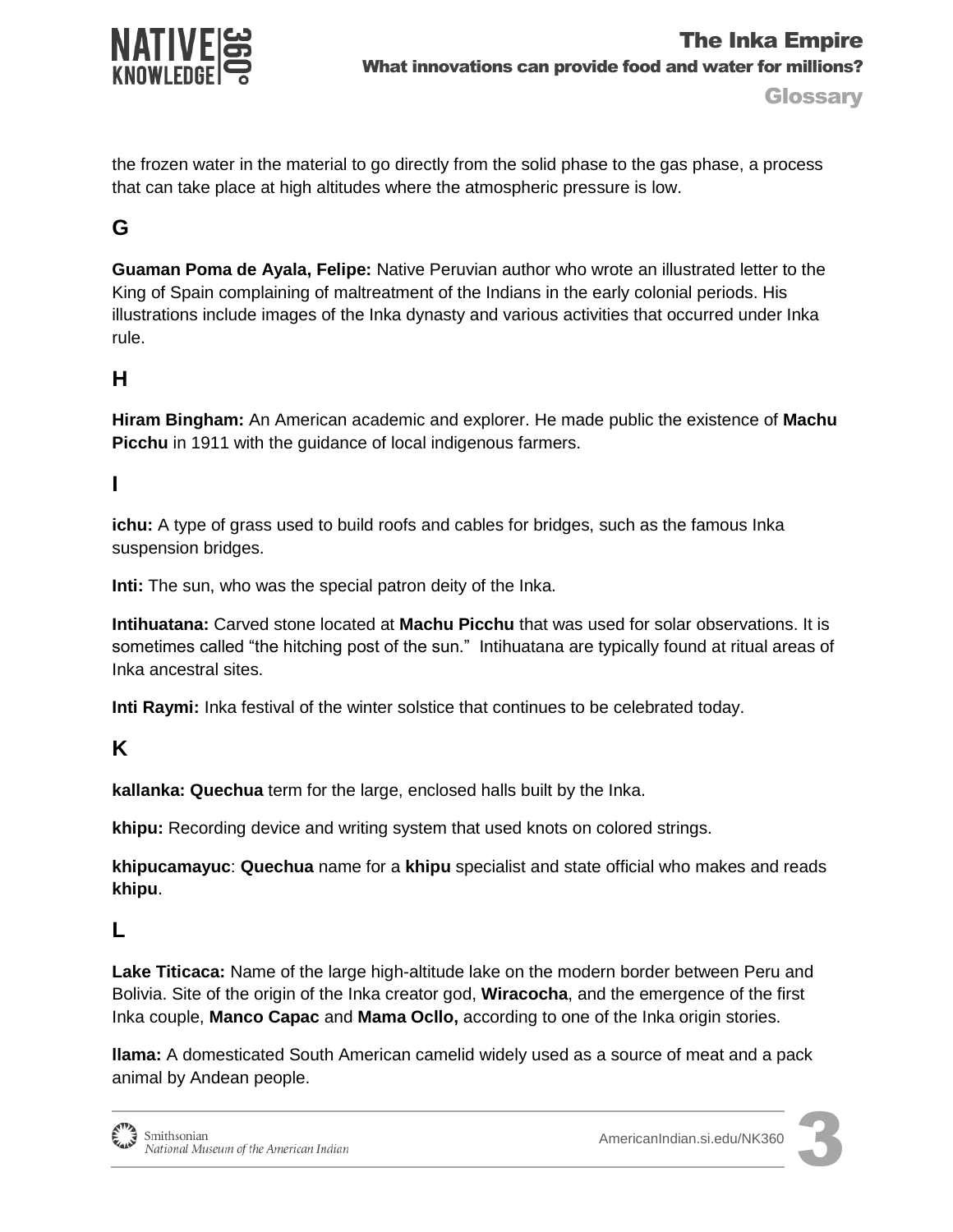

#### **M**

**Machu Picchu:** One of the royal estates of Inka **Pachacutic** made famous by the explorations of **Hiram Bingham**.

**Mama Ocllo:** One of the founders of the Inka dynasty who emerged from **Lake Titicaca** with her brother and husband, **Manco Capac**, according to one version of the Inka origin story.

**Mamasara: Quechua** word for ceremonial or ritualized maize.

**Manco Capac:** One of the founders of the Inka dynasty. He emerged from **Lake Titicaca** with his wife and sister, **Mama Ocllo,** according to one version of the Inka origin story.

**Mayu:** Inka name for the Milky Way, meaning "river."

**mullu**: Mullu is the **Quechua** name for *Spondylus princeps*, a large seashell found in the warm coastal waters off Ecuador. It is characterized by long, sharp spines and a bright red, pink, or purple and white color, and is highly valued by Andean peoples for offerings to their gods asking for rain.

## **O**

**Ollantaytambo:** Royal estate of Inka **Pachacutic** located in the Urubamba River Valley.

### **P**

**Pachacutic:** The ninth Inka (ruler) of the Inka Dynasty. He is credited as being the reformer of the Inka Empire and solidifying the Inka territory in the **Cusco** Valley and down to **Lake Titicaca**. The name is also a word meaning "cataclysm" or "overturning of earth, time, and space."

**Pachamama:** The earth-mother deity of the Andean people.

**paqcha: Quechua** for waterfall or running liquid as well as a special container for liquid offerings.

**Pisac:** Royal estate of Inka **Pachacutic** located in the Urubamba River Valley near **Cusco**.

**Pizarro, Francisco**: Leader of the Spanish expedition to conquer the Inka Empire.

### **Q**

**Q'eswachaka:** Suspension bridge over the **Apurímac River** in Peru that has been maintained and renewed since the Inka period using traditional Inka methods.

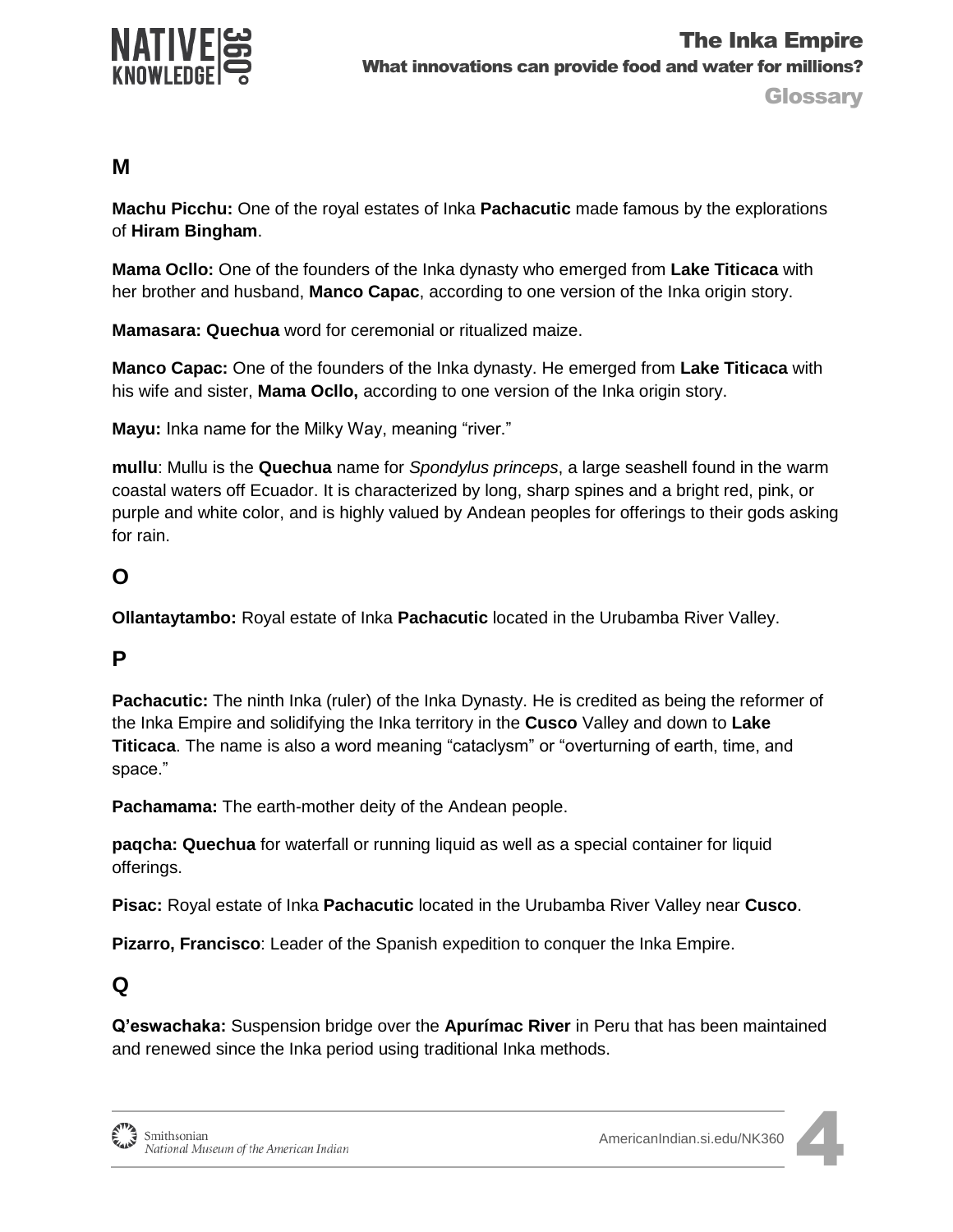

**Glossary** 

**Qhapaq Ñan: Quechua** name for the road network built by the Inka. The words translate as "Road of the Lord."

**Qorikancha: Quechua** for "golden enclosure," the temple of the sun located in the center of **Cusco**.

**Quechua:** Post-conquest name for the Inka language *Runasimi* and the name of an ethnic group living northwest of **Cusco** at the beginning of the Inka expansion.

**quinoa:** Flowering plant grown as a grain crop by Andean people primarily for its edible seeds. Quinoa is closely related to the edible plants beetroot, spinach, and amaranth.

## **R**

**Raqchi:** Location of Inka temple of **Wiracocha** in the district of San Pedro de Cacha about 110 kilometers southeast of **Cusco**.

## **S**

**suyu: Quechua** name for geographic quarter or region. The whole of the Inka Empire was made up of four **suyus.** Literally translates as line, row, or road.

### **T**

**tampu: Quechua** word for a resting place or accommodation space along the Inka Road and at other locations. The Spanish translated it as "inn."

**Tawantinsuyu: Quechua** word that roughly translates as "the four parts together;" the Inka name for their empire.

#### **Tiqzi Wiracocha.** See **Wiracocha**.

**Tiwanaku:** Archaeological site at the southern end of **Lake Titicaca** in Bolivia. It was the capital of the **Tiwanaku** state, one of the Inka ancestor cultures.

#### **V**

**Vilcanota:** Name of the river that becomes the Urubamba after it passes **Cusco**.

#### **W**

**Wari:** One of the Inka ancestor cultures. The **Wari** built road networks that were eventually incorporated into the **Qhapaq Ñan** under Inka rule.

**Wiracocha:** Inka creator god who emerged from **Lake Titicaca**.